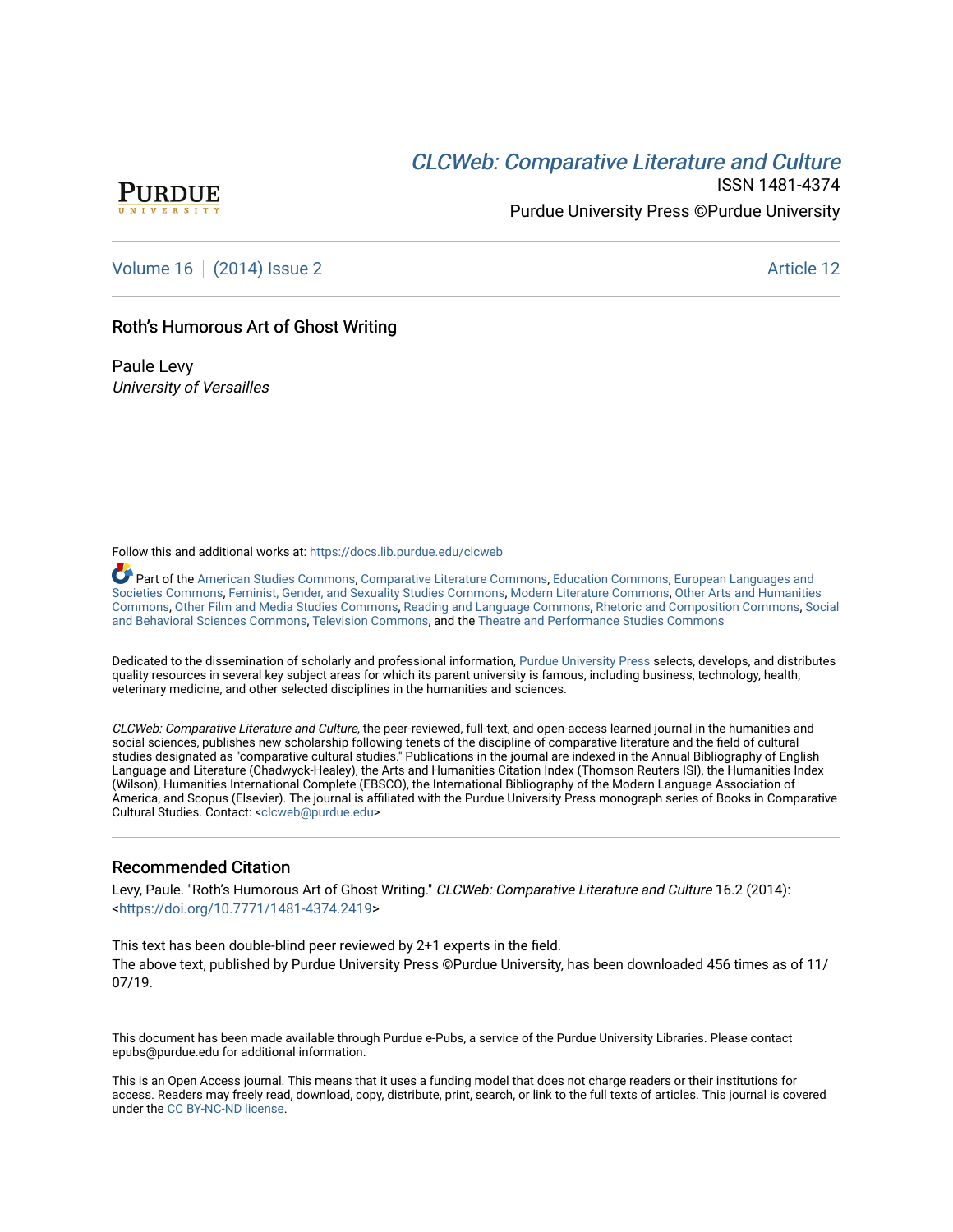#### **PURDUE**  $\bar{Y}$  UNIVERSITY PRESS <http://www.thepress.purdue.edu>

# CLCWeb: Comparative Literature and Culture

ISSN 1481-4374 <http://docs.lib.purdue.edu/clcweb> Purdue University Press ©Purdue University

CLCWeb: Comparative Literature and Culture, the peer-reviewed, full-text, and open-access learned journal in the humanities and social sciences, publishes new scholarship following tenets of the discipline of comparative literature and the field of cultural studies designated as "comparative cultural studies." In addition to the publication of articles, the journal publishes review articles of scholarly books and publishes research material in its Library Series. Publications in the journal are indexed in the Annual Bibliography of English Language and Literature (Chadwyck-Healey), the Arts and Humanities Citation Index (Thomson Reuters ISI), the Humanities Index (Wilson), Humanities International Complete (EBSCO), the International Bibliography of the Modern Language Association of America, and Scopus (Elsevier). The journal is affiliated with the Purdue University Press monograph series of Books in Comparative Cultural Studies. Contact: <clcweb@purdue.edu>

### Volume 16 Issue 2 (June 2014) Article 12 Paule Lévy, "Roth's Humorous Art of Ghost Writing"

<http://docs.lib.purdue.edu/clcweb/vol16/iss2/12>

Contents of CLCWeb: Comparative Literature and Culture 16.2 (2014) Thematic Issue History, Memory, and the Making of Character in Roth's Fiction Ed. Gustavo Sánchez-Canales and Victoria Aarons <http://docs.lib.purdue.edu/clcweb/vol16/iss2/12>

Abstract: In her article "Roth's Humorous Art of Ghost Writing" Paule Lévy analyses Philip Roth's Exit Ghost, the last novel featuring Nathan Zuckerman, in which Roth reassesses his favorite alter ego's itinerary while exploring the troubled relation between writing and aging. Lévy considers Exit Ghost as an ironic sequel to The Ghost Writer and posits that in the light of Derrida's theories of writing and "hauntology" the central motifs of ghosts and "spectrality" in the novel are a means for Roth to reflect anew on the ambiguous relation between autobiography and fiction. Lévy asks whether Exit Ghost should be read as an expression of Roth's pessimism, as a "ghost novel" predicting its own disappearance as a cultural artifact, or whether it should be read as an assertion of Roth's indefatigable vitality and faith in the priceless value of art. Lévy's study is a textual analysis and a close examination of the dialogic links between the storyline and its haunting multifarious intertext—in particular Joseph Conrad's partly autobiographical novel The Shadow Line, a central reference in Exit Ghost.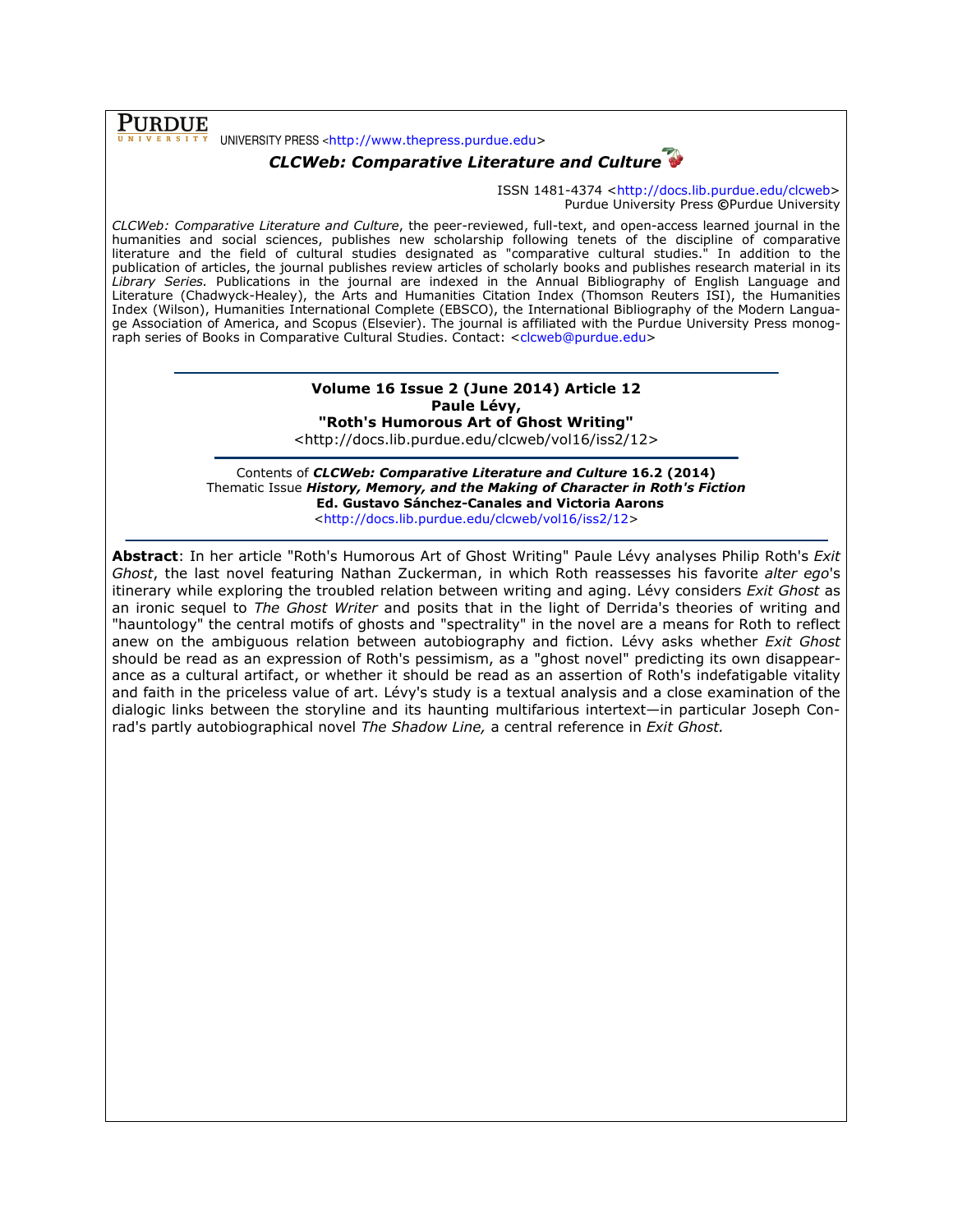# Paule LÉVY

### Roth's Humorous Art of Ghost Writing

In Exit Ghost, the last novel featuring Nathan Zuckerman, Philip Roth reassesses his favorite alter ego's itinerary while exploring the troubled relation between writing and aging. I consider Exit Ghost as an ironic sequel to The Ghost Writer and in the light of Jacques Derrida's theories of writing and "hauntology" I focus on the central motifs of ghosts and "spectrality" in the novel. I show that "ghost writing" in all senses of the term is a means for Roth to reflect anew on the ambiguous relation between autobiography and fiction, as well as on the future of literature in the United States at a time when it is being challenged by the recent developments of technology and media culture. Should Exit Ghost be viewed as an expression of Roth's pessimism or rather as an assertion of the author's indefatigable vitality and faith in the priceless value of art? The question will be broached by means of a thorough textual analysis and a close examination of the dialogic (Bakhtine) links between the storyline and its haunting multifarious intertext—in particular, Joseph Conrad's partly autobiographical novel The Shadow Line, which is a constant reference in Exit Ghost, while its title seems to take on a symbolic value.

While The Ghost Writer, which inaugurated the Zuckerman cycle, could be viewed as a Portrait of the Artist as a Young Man (Joyce), Exit Ghost appears as a story of decrepitude and decline. Zuckerman is now an old man, sapped by illness, doubting his own talent, and aware that he is playing his last cards. Started soon after the death of Saul Bellow, one of Roth's most revered literary masters, and published a year after the publication of *Everyman* in 2006, a poignant meditation on old age and death, Exit Ghost strikes an even gloomier note: "this book is certainly dark; it's without any laughs" (Lawson, BBC Radio Interview). The novel seems to reflect back on the totality of Roth's oeuvre through a tight network of parallels, duplications, and echoes. Thus Roth returns to the characters whom left stranded at the end of The Ghost Writer: E.L. Lonoff, the reclusive writer whom Zuckerman used to see as his spiritual father, and Amy Bellette, Lonoff's protégée, whom Zuckerman's fertile imagination had turned into a reincarnation of Anne Frank. It is as if the narrator, now at the end of his "Life as a Man," intended to reexamine his past and meditate upon the ravages of time on the people surrounding him and on the country he lives in.

The story develops over a span of eight days, just before George Bush's re-election. Nathan has left the Berkshires to undergo surgery in New York. There he meets incidentally Amy Bellette again, he becomes acquainted with a certain Kliman, a young writer who intends to publish a biography of Lonoff, and he considers exchanging residences with a couple of Upper West Side intellectuals, David and Jamie Logan. The tenuous, diaphanous story line is frequently interrupted by dialogs in italics between a "He" and a "She:" these are purely imaginary exchanges between Nathan and Jamie, who exercises a strong degree of sex appeal on him. The novel ends on one of these "conversations," there is no return to the narrative frame.

Exit Ghost received a mixed critical reception. Many scholars and critics were perplexed by the numerous digressions, the abrupt denouement, the apparent vacuity of the embedded scenes, as well as the resort to prior fictional material, which they perceived as utter lack of inspiration: "if you look at all of Roth's books, this is a footnote—"this quote is from an unidentified audience member in Derek Royal Parker's roundtable discussion (26)—"the feeblest fiction Roth has written for a long time"

(Kemp <http://www.thesundaytimes.co.uk/sto/culture/books/fiction/article72424.ece>), "detumescence, a novel that withers on the vine" (Churchwell

<http://www.theguardian.com/books/2007/oct/06/fiction.philiproth>). Fortunately, the novel also gave rise to more perceptive judgments: "Most of Roth's work and certainly Exit Ghost gain emotional depth and yield further literary richness with each subsequent reading … It is a literature of absorption and saturation, yielding a cumulative effect, rather than an effort at representative realism" (Hellman <http://www.sfgate.com/books/article/Review-Philip-Roth-s-Exit-Ghost-2519848.php>). The regressive and apparently unsubstantial plot is in fact part and parcel of the novel's ambiguous message. It is not incidental that the depiction of a writer's decline should take place against the devastated backdrop of a city and a country traumatized and profoundly altered by 9/11. In such a context, what is the future for US-American democracy and culture?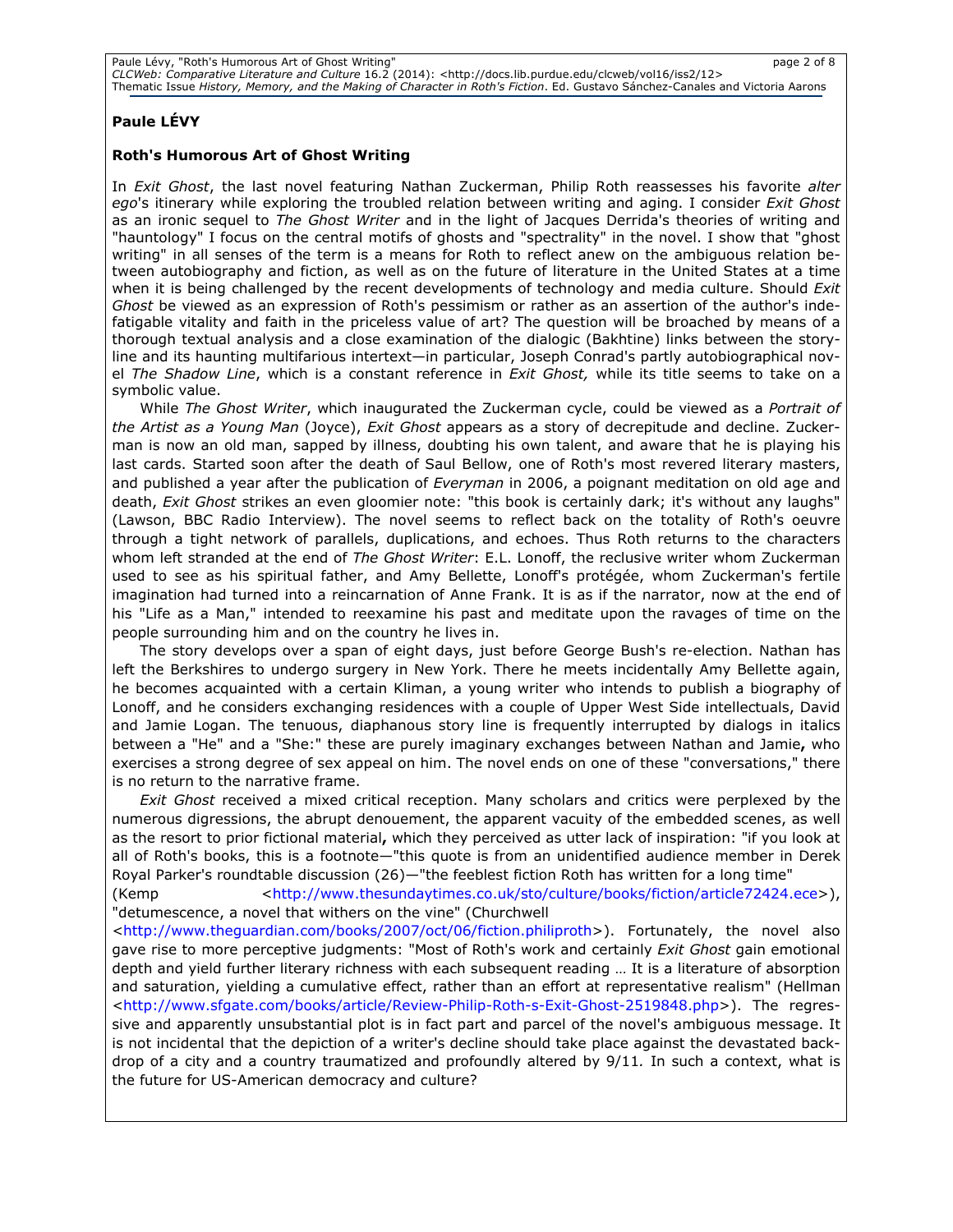| Paule Lévy, "Roth's Humorous Art of Ghost Writing"                                                                              | page 3 of 8 |
|---------------------------------------------------------------------------------------------------------------------------------|-------------|
| CLCWeb: Comparative Literature and Culture 16.2 (2014): <http: 12="" clcweb="" docs.lib.purdue.edu="" iss2="" vol16=""></http:> |             |
| Thematic Issue History, Memory, and the Making of Character in Roth's Fiction. Ed. Gustavo Sánchez-Canales and Victoria Aarons  |             |

As he makes his return upon the New York scene, Zuckerman (whom we had lost track of ever since The Human Stain), appears as a shadow of his former self, a kind of ghost bewildered by a world he has long left behind. For years he has been leading a solitary life in the Berkshires, one entirely devoted to his art: "I'd been alone these past eleven years in a small house on a dirt road in the deep country … I see few people … I don't go to dinner parties, I don't go to movies, I don't watch television, I don't own a cell phone or a VCR or a DVD player or a computer. I continue to live in the Age of the Typewriter and have no idea what the World Wide Web is. I no longer bother to vote. I write for most of the day and often into the night (Exit Ghost 3-4).

Such withdrawal, however, has been largely due to prosaic considerations. A prostate operation has made Nathan not only impotent (as we saw in American Pastoral) but also incontinent, thus making social life highly problematic for him. An insufferable smell now emanates from him, should he delay to change his diapers. Life in the country has therefore proved more convenient, as well as a source of solitary pleasures. Now a parodic version of Thoreau at Walden, Nathan particularly enjoys swimming in a neighboring pond: "without a suit, out of sight of everyone, so that if in my wake I leave a thin, billowing cloud of urine that visibly discolors the surrounding pond waters, I'm largely unperturbed and feel nothing like the chagrin that would be sure to crush me … in a public pool" (4). Disease has not left the mind untouched. Nathan now worries about his mental faculties and his capacities to pursue his creative work for he suffers frequent losses of memory: "the leakage I was experiencing wasn't just from my penis" (162). Past and present, fantasy and memory, reality and invention keep telescoping in his confused mind: "I had begun to live in a world full of holes" (14). The narrative's alleged flaws therefore appear as highly mimetic, just like the style, rooted so to speak, in corporeity so as to make pain palpable: "How many books can you think of, whose second paragraph discusses the details of urology? He's putting it right in front of you and insisting that you look at something that's very uncomfortable" (Rodgers 27).

What *Exit Ghost* stages, then, is above all a desperate attempt at controlling, preserving, maintaining all that may slip out in old age: life, dignity and a sense of meaning. As if he felt that "a shadow line" now separated him from the man he used to be, Nathan often refers to Joseph Conrad's eponymous volume. Partly inspired by an episode in Conrad's youth, The Shadow Line is a novel of initiation which the author composed in his old days and dedicated to his son, Borys, who had enrolled in the army at the age of seventeen on the eve of World War I. The story, which Conrad had originally planned to entitle "First Command," is that of a very young naval officer who proves able to overcome both the hostile forces of nature and his own vulnerabilities as he guides his first ship to its destination. "Command is a strong magic," Conrad's hero declares (65), retrospectively amazed at his own courage and resourcefulness. As for Zuckerman, he wishes to recapture the boldness and magic of youth as he heads to New York to undergo a surgery supposed to cure his incontinence, and which he hopes will allow him to start life anew (no wonder he plans to visit Ground Zero as soon as he arrives). Yet the city he rediscovers after so many years seems strangely unfamiliar, uncanny.

"Teeming, swarming city, city full of dreams/ Where spectors in broad day accost the passer by!" These lines from Baudelaire's poem "The Seven Old Men" (The epigraph of Conrad's novel is itself borrowed from Baudelaire's "La Musique," a poem based on the metaphor of the sea voyage) could well apply to the ghostly city described in *Exit Ghost*. Realism verges on the eerie and the grotesque as Nathan roams the city streets, now bewildered by the trepidation and chaos of urban life, which he observes with a perplexity he humorously compares to that of Washington Irving's Rip van Winkle: "I couldn't have felt any more out of it myself, had I turned up on the corner of Sixth Avenue and West 54th with Rip's rusty gun in my hand and his ancient clothes on my back and an army of the curious crowding around to look me over, this eviscerated stranger walking in their midst, a relic of bygone days amid the noises and buildings and workers and traffic" (*Exit Ghost* 15).

What strikes Nathan most is the proliferation of cell phones, a new phenomenon to him, which inspires ironic reflections on the alienation and frantic consumption brought about by so-called communication technologies. To him, they have eradicated all meaningful forms of socialization and turned the city into a "nuthouse," peopled with absent-minded, grotesque zombies, blind and deaf to one another: "What had happened in these ten years for there suddenly to be so much to say…? For me it made the streets appear comic and the people ridiculous … That the immense loneliness of human beings should produce this boundless longing to be heard and the accompanying disregard for being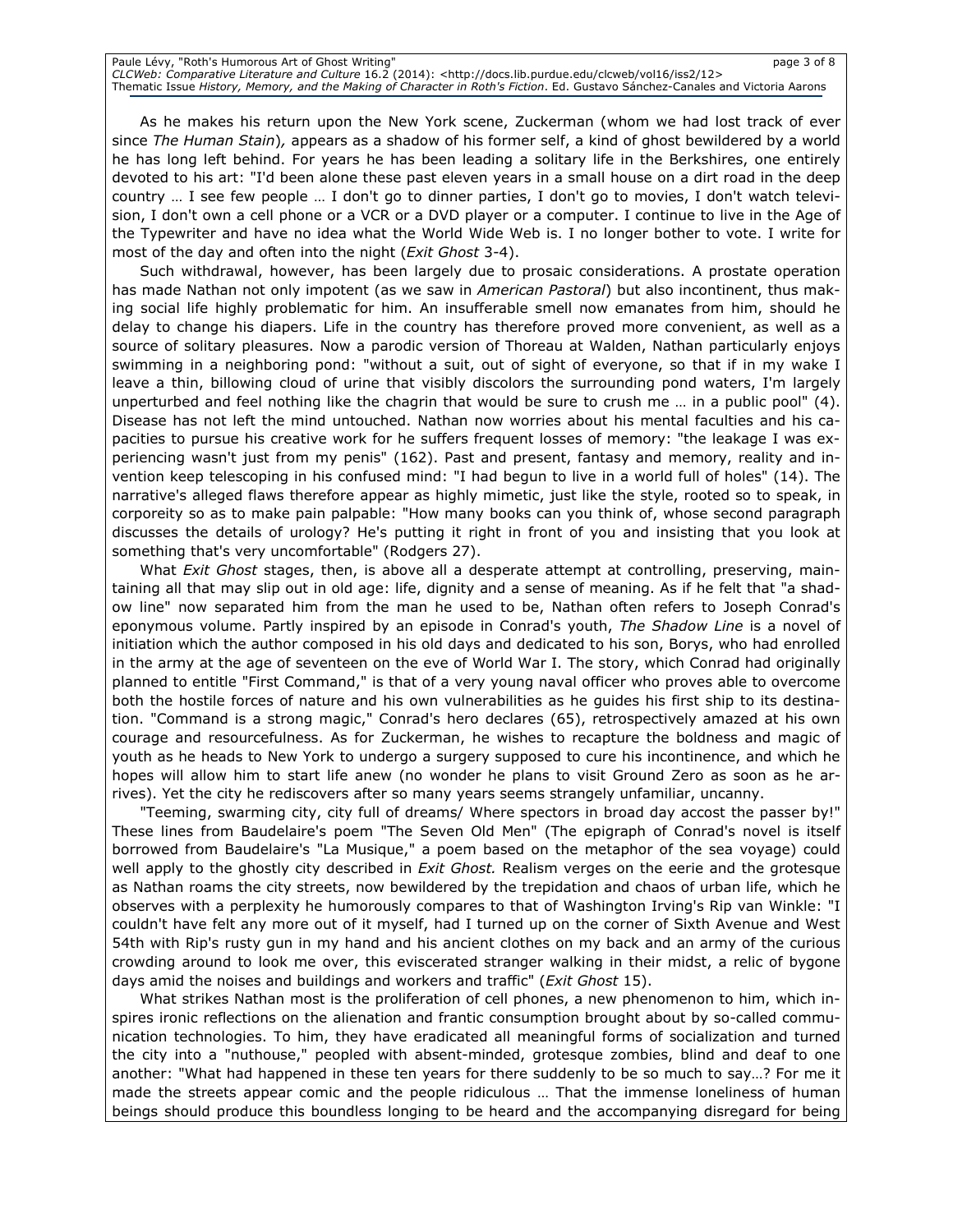overheard—well, having lived largely in the era of the telephone booth … I found myself entertaining the idea for a story in which Manhattan has turned into a sinister collectivity where everyone is spying on everyone else" (64-65).

Nathan's paranoia and estrangement are somewhat reminiscent of the sense of stupor, disarray and utter dispossession experienced by Henry James's protagonist in The American Scene (1907) as, after an absence of twenty years, he contemplates an America radically transformed by massive immigration. How will communication be preserved, he wonders, in such a Babel of tongues and nationalities, and what is the meaning of American identity?: "He doesn't know, he can't say, before the facts and he doesn't even want to know or to say … the great inscrutable answer to questions hangs in the vast American sky, to his imagination, as something fantastic and abracadabrant, belonging to no known language" (456). The answer inscribed on the "vast American sky" was indeed beyond imagination and language on 9/11: "like being overwhelmed by some rare astronomical event" (Exit Ghost 52). In Exit Ghost, New York City is still haunted by "the indelible memory of the doll-like people leaping from the high windows of the burning towers" (97). And, as Ellen Lévy observes, the nation as a whole seems to have crossed a "shadow line" beyond which things will never be the same (232). Like most New York intellectuals, David and Jamie Logan, for example, live in constant fear of a new catastrophe.

The tragedy, however, has given rise to a whole series of lies and manipulations. In *Exit Ghost*, physical, urban and social degradation is paralleled by the deterioration of the political scene and the ever-widening gap between politics and ethics. Nathan is outraged by the brutal propaganda of the Bush administration, and its grotesque distortion of democratic ideals. Here Zuckerman seems to echo the author himself: "This criminal administration has hijacked the event to bankrupt the country financially, to go at war needlessly. What could be more criminal than that? … to utterly destroy whatever moral prestige America still had, it is hardly a pure country, but there were things it stood for that were pretty good and that's utterly destroyed" (Roth qtd. in Pozorski 157). Bush's reelection leaves Nathan relatively indifferent for he perceives the political debate as pure hypocrisy. Viewed through the filter of his alienation, the world is but a stage (quite significantly the title of the novel is borrowed from Shakespeare), society as a whole amounts to a dizzying "Vanity Fair:" "I felt ... that some optical tricks were being played on me, that things appeared as in the reflection of a funhouse mirror" (*Exit* Ghost 30).

The city indeed functions as a hall of mirrors and Nathan soon gets caught in that web of illusions. Within a few days, a few hours, he feels assailed by absurd preoccupations and desires. However unlikely, the dream that he might eventually be cured leads him to revise his existential stance, to renounce the asceticism and discipline he had so dearly acquired. His encounter with Amy—"a visitation so unimaginable" (18)—revives memories of his unbridled youth. As for Jamie, she arouses in him unseemly emotions: "She had … a huge gravitational pull on the ghost of my desire" (66). From here on a large part of the irony of the novel stems from the absurd contrast between Nathan's decaying body and the vitality of the passions inhabiting him. Like the narrator of Everyman, or like Dencombe, the dying writer in "The Middle Years," the short story by Henry James so often referred to in The Ghost Writer, Nathan now dreams of an extension of life: "At such a rate a first existence was too short ... one should have a second age ... Ah for another go, ah for a better chance!" (Figure in the Carpet 239). This irrational dream, however, entails a comic process of regression: "Precipitously stepping into a new future, I had retreated into the past—a retrograde trajectory, not that uncommon but uncanny anyhow" (Exit Ghost 52). This is highlighted by the reiterated motif of ghosts and by the tight network of inversions and doubles between text and intertext.

Many references to Roth's previous novels are deliberately distorted, "desubstantialized," so to speak, as if he intended to empty them of relevance or meaning. Thus, the smooth, elegant Jamie Logan, all clad in cashmere—"she had an impeccable soft surface" (32)—is but a pale version of the fascinating Amy in The Ghost Writer. And Nathan's fantasies about the young woman cannot measure up to the dazzling Anne Frank fiction he once invented about Lonoff's protégée. Now an old lady disfigured by cancer, Amy is an ironic mirror to the narrator's decrepitude. She is haunted by memories of the deceased Lonoff, whose presence/absence permeates the novel and who now appears under the guise of a mischievous ghost, prompt to deride his former disciple's grotesque emulation of him: Nathan's professed dedication to art, on the one hand, and his infatuation with Jamie, a woman half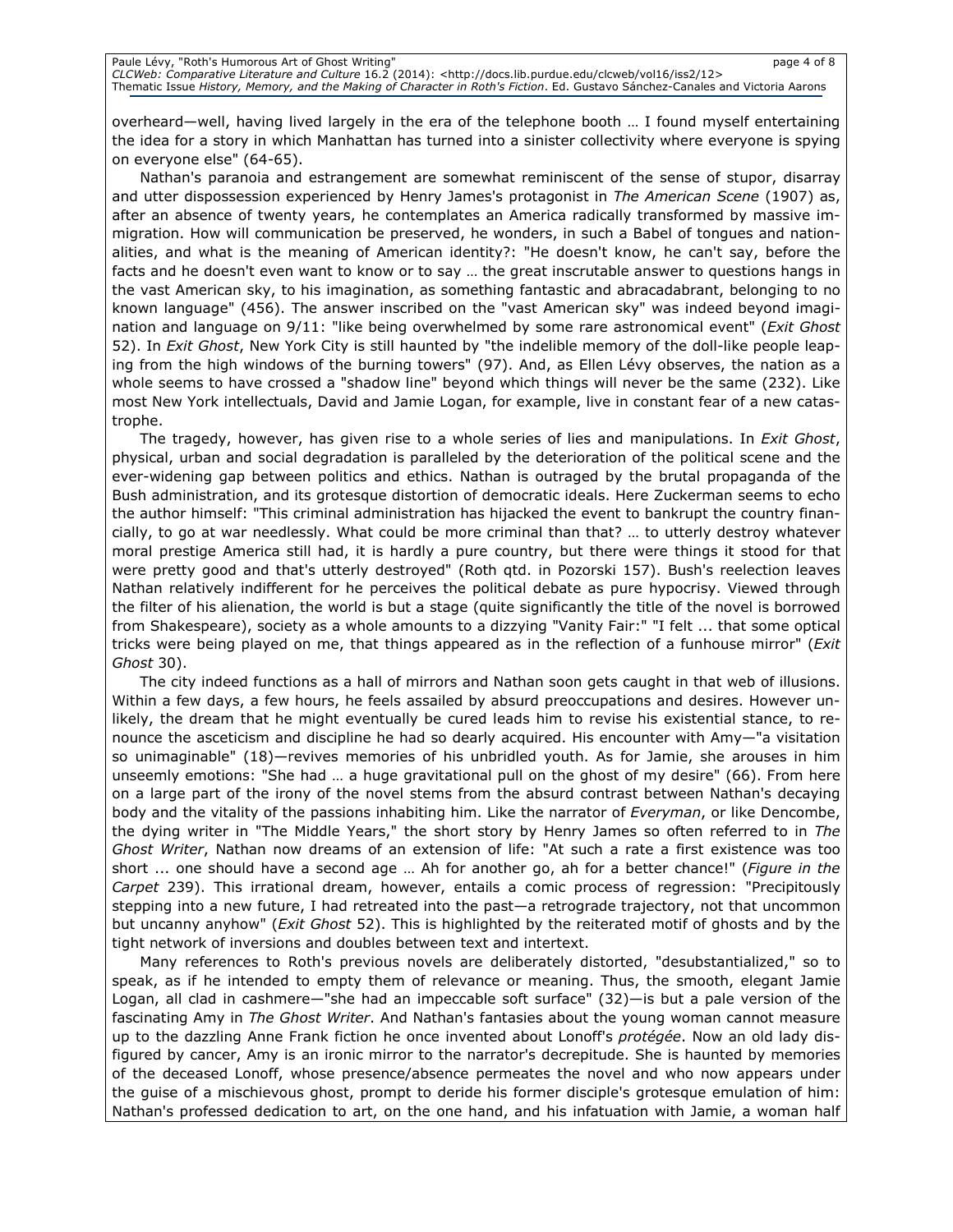| Paule Lévy, "Roth's Humorous Art of Ghost Writing"                                                                              | page 5 of 8 |
|---------------------------------------------------------------------------------------------------------------------------------|-------------|
| CLCWeb: Comparative Literature and Culture 16.2 (2014): <http: 12="" clcweb="" docs.lib.purdue.edu="" iss2="" vol16=""></http:> |             |
| Thematic Issue History, Memory, and the Making of Character in Roth's Fiction. Ed. Gustavo Sánchez-Canales and Victoria Aarons  |             |

his age, on the other. The pair formed by Lonoff and Zuckerman in The Ghost Writer now finds an ironic counterpart in the relation between Nathan and Kliman, an admirer just as intrusive and grotesque as Alvin Pepler in Zuckerman Unbound or Jimmy Lustig in The Counterlife yet far more dangerous. In order to make himself a name, Kliman intends to publish a scandalous biography of Lonoff, one claiming that the key to Lonoff's life and writing ("The Figure in the Carpet," to put it in Jamesian terms) is that he committed incest with his half-sister. That would account for the writer's seclusion and for the creative block which affected him at the end of his career. Kliman claims that this "revelation" will serve to revive public interest in a writer now fallen into neglect.

Zuckerman is outraged by the young man's cynicism: "So you're going to redeem Lonoff's reputation as a writer by ruining it as a man" (Exit Ghost 101). He is enraged that Kliman, while trying to extort from him juicy information about Lonoff's private life, should posit himself as his spiritual son: "I'm now just a few years older than you were then … I'm trying to do no more or less than you did" (44). Yet Kliman's bold energy, vitality, and insolence do remind Zuckerman of the transgressive young author he himself used to be: "the ruthless sense of necessity. The annihilating impulse in the face of an obstacle. Those grandstand days when you shrink about nothing and you're only right" (48). For a while Nathan believes that the intensity of his furor against Kliman (whom he also suspects of being Jamie's lover) will bring him back to life: "back in the moment, back into the turmoil of events … Let the belligerence out!" (104). But the salutary reawakening he expects turns out to be of a different nature: "I could tell that the pad cradled in my plastic underwear … was heavily soaked and that it was time to hurry back to the hotel to wash and change myself" (102). "'You stink', he shouted at me, 'you smell bad! Crawl into your hole and die!' … You smell like death!' But what could a specimen like Kliman know about the smell of death? All I smelled of was urine" (104).

Clearly enough, the U.S. is "No Country for Old Men" (the phrase is borrowed from Yeats's "Sailing to Byzantium," a poem often referred to in Exit Ghost; also based on the metaphor of the sea voyage, it opposes the finitude of life to the eternity of art). To Zuckerman, Kliman's stance epitomizes not only the age-old conflict between generations—"the merciless encounter between the no-longers and the not yets" as he puts it humorously—but also a deep-seated quarrel between Ancients and Moderns, between the ethic and esthetic tenets of Nathan's generation of intellectuals and those of a new public viewed as impervious to literature (*Exit Ghost* 257). While Kliman claims he has found "proofs" of his allegations about Lonoff, Zuckerman, who long perceived himself as the victim of a public unaware of the difference between reality and fiction, derides the absurdity of all biographical approaches—"dirt-seeking snooping … the lowest of literary rackets" (102)—for they freeze textual ambiguities into grotesque analogies and amount therefore to symbolic murder ("a second death" 154). To him, "the independent reality of fiction is all there is of importance (The Facts 4).

Zuckerman's indignation finds an echo in Amy's violent diatribes against the base sensationalism of what she calls cultural journalism: "tabloid gossip disguised as an interest in 'the arts.' Who is the celebrity, what is the price, what is the scandal? What transgression has the writer committed…? Without the least idea of what is innately transgressive about the literary imagination, cultural journalism is ever mindful of phony ethical issues" (*Exit Ghost* 182). In Amy's opinion a crass "political correctness" has infiltrated all intellectual spheres, contaminating even the events organized by such a respectable institution as the New York Public Library: "They had Gertrude Stein in the exhibit but not Ernest Hemingway. They had Edna St Vincent Millay but not William Carlos Williams or Wallace Stevens or Robert Lowell. Just nonsense. It started in the colleges and now it's everywhere. Richard Wright, Ralph Ellison and Toni Morrison but not Faulkner (176). Here Roth seems to echo Harold Bloom: "The poems of our climate have been replaced by the body stockings of our culture" (How to Read 24). To Zuckerman and Amy, such "deadly literal mindedness" is turning America into a cultural wasteland. No wonder Amy expresses her anger in a letter which she claims was dictated to her by Lonoff's ghost, a letter bound to remain dead letter, however, for the old lady never sends it.

It now clearly appears that the ghost motif, the uncanny and the grotesque, the reiterated theme of broken communication, as well as the allegedly "unsubstantial" story line, are meant to express the terror of a world from which literature is/might be eradicated: "Reading/writing people, we are finished, we are ghosts witnessing the end of the literary era" (186). Exit Ghost may in fact be viewed both as an "American Jeremiad" (for references on the "American Jeremiad," see Bercovitch) and as a ghost book, a "performative" novel, so to speak, enacting through a dizzying mise en abîme, its own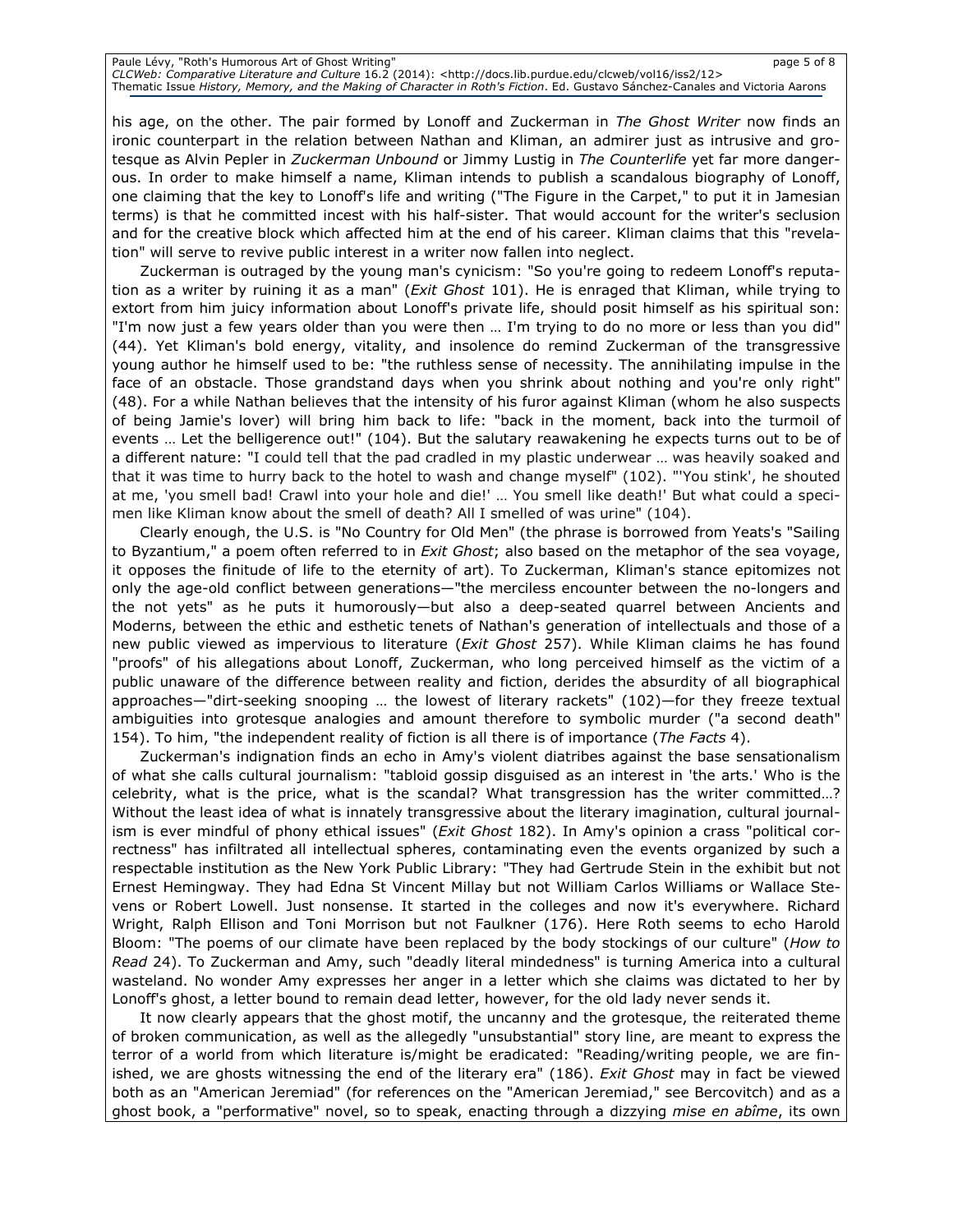obsolescence as cultural artifact, while expressing Roth's grim pessimism: "So it feels to me very much like a dying moment for literary culture in my own country but you can't have computers and iPods and Blackberries and blueberries and raspberries and have time to sit for two or three hours with a book" (Lawson, BBC Radio Interview).

Zuckerman eventually chooses to withdraw from the New York scene, leaving it to the Klimans of this world, whom he fears will probably choose him as their next victim: "And what would my 'incest' be? ... My great unseemly secret. Surely there was one" (*Exit Ghost* 275). At this point, however, "The Lesson of the Master" (to recall a famous story by Henry James) remains pervaded by ironic paradox. While he rages against Kliman, Zuckerman seems to have forgotten that he himself has been a biographer, at the service of those who came seeking his attention and help: Seymour Levov in American Pastoral, Coleman Silk in The Human Stain. Strangely enough, Exit Ghost itself ends on a long biography of George Plimpton, Philip Roth's friend and mentor at the Paris Review (the troubling presence of this biography, which has nothing to do with the plot, has received but little critical attention at this point).

Viewed in ontological and epistemological terms, The Shadow Line permeating the novel in infinite refractions refers to the porous, at times indeterminate border between self and other, between reality and invention, between life and art. A border which Roth himself cheerfully crosses, whenever he pleases, although he keeps asserting its vital importance. Sometimes in rather incongruous terms: "You know, you may begin picking up strong identifying marks in the character that identify him as if it were you, but by the time you feed this material through the meat grinder, it comes out a strange hamburger, you know, which isn't you. I'm not a hamburger, as Flaubert also said (Lawson, BBC Radio Interview).

Just like the picturesque "hauntology"—a hybrid concept borrowed from Derrida and referring both to haunting and to ontology—enacted in the novel, the striking image here proposed refers to the tremendous power of incarnation (in the etymological sense of the term, from the Latin, carnis, which means meat or flesh) and reincarnation, which according to Roth is at the root all story-telling. However haunted by castration and defeat, writing allows the novelist access to that "Other Scene"— Psychoanalysis often refers to "The Other Scene" of the subconscious—of purely imaginary nature ("rumination in narrative form" as Zuckerman puts it) where phantoms may be exorcised, where desire may be fulfilled, where the anguish of solitude and finitude may be subdued. From then on, time is free to flow backward, eros and thanatos are reconciled, while paradox turns into evidence. Roth sticks out his tongue at death, he opens new existential vistas for his characters through the tireless inventions of "counterlives," miraculous alternatives to the frustrations of the real. To Roth life means invention while invention generates a surplus of life. However futile, the embedded micro-stories in Exit Ghost authorize, through a reiterated pun on the verb "to come," a burlesque reformulation of Zuckerman's plight: "No I can't come" (*Exit Ghost 288*). The only operation liable to regenerate Nathan is that "literary surgery" (The Counterlife 358) which he describes as: "the effort to repossess life," "a life more highly charged and energized" (The Facts 7, 5).

Similarly, in The Shadow Line it is the writing of his logbook that allows the young captain to preserve his sanity, in the absence of wind or in the midst of storms, on a phantom ship whose crew is devoured by fever and fear. As for the novel The Shadow Line itself, it was a means for Conrad, then a very old man—in a letter to Sir Ralph Wedgwood, Conrad depicts himself as "aware of being crippled, of being idle, of being useless" (Berthoud 8)—to remain through imagination at the side of a beloved son whom he feared so much for and could not follow to the war (in fact, the boy did get wounded on the front). As Plato remarks, one always writes for nothing: "in water" with pen and ink, sowing words which can neither speak for themselves nor teach the truth"

(<http://www.units.miamioh.edu/technologyandhumanities/plato.htm>). Yet writing does permit you to keep afloat in dire circumstances. Here, one is also reminded of the French philosopher, Gilles Deleuze's view of literature as "an enterprise of health:" "Not that the writer would necessarily be in good health . . . but he possesses an irresistible and delicate health that stems from what he has seen and heard of things too big for him, too strong for him, suffocating things whose passage exhausts him, while nonetheless giving him the becoming that a dominant and substantial health would render impossible" (Essays 3). According to Deleuze, all writing even involves "an athleticism but far from reconciling literature with sports and turning writing into an Olympic event, this athleticism is exerci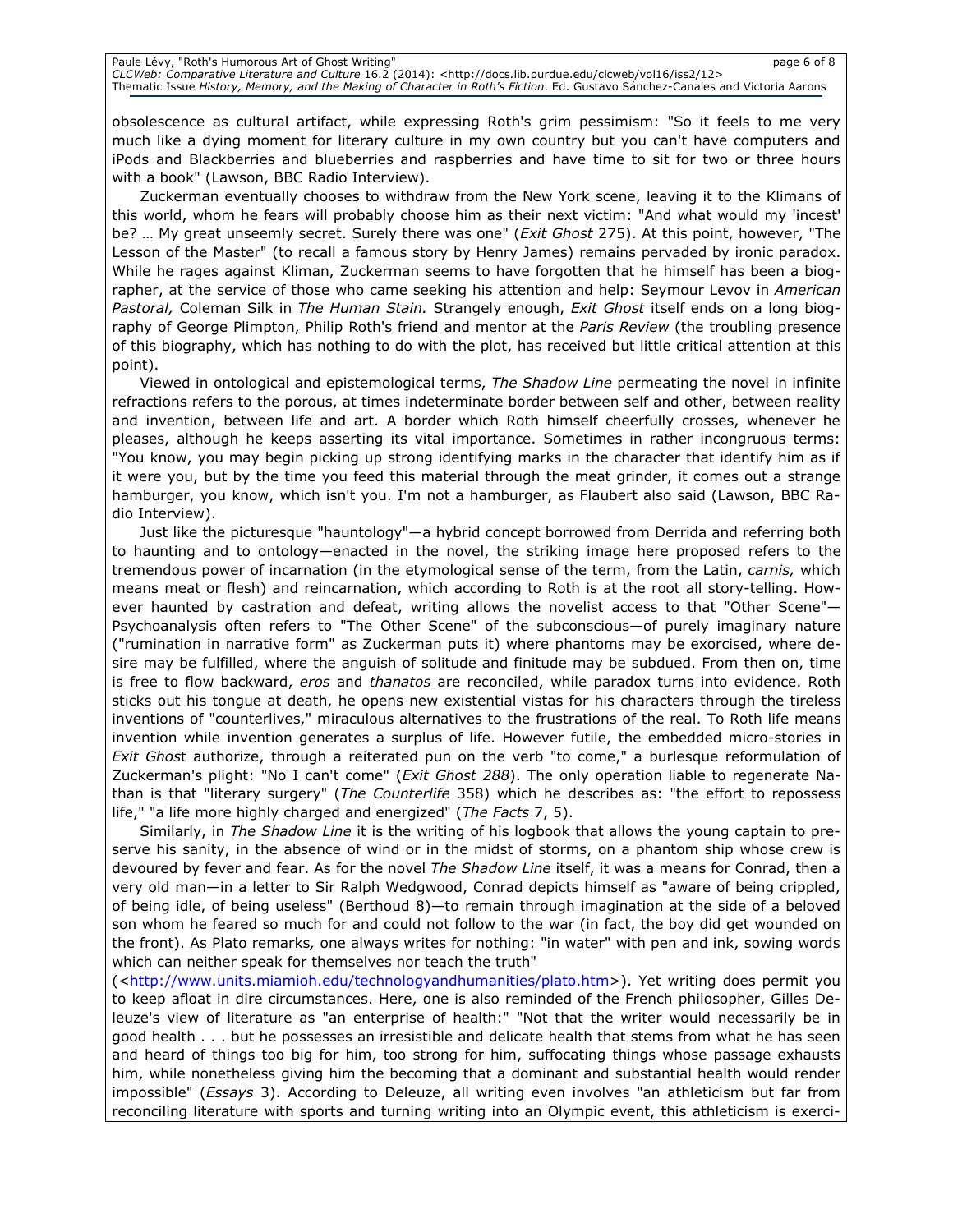sed in flight and in the breaking down of the organic body" (*Essays* 2). This could be an apt explanation for Roth's vibrant tribute to his friend George Plimpton, who was not only a distinguished literary critic, but also a dedicated athlete eager to measure himself up to the best sportsmen of his time.

With all its literary allusions, Exit Ghost enables Roth to acknowledge his debt to his literary fathers—without any "anxiety of influence." It also makes it possible for him, an aging man with no children, to inscribe himself in a literary lineage while ensuring a kind of posterity for himself: did not Maria, Zuckerman's young pregnant wife in The Counterlife, often complain that her husband's book mattered more to him than their child to come? In fact, Exit Ghost can also be seen as a means for the writer to reflect from an ironic distanced viewpoint on his own posthumous future at a time when a publication of his own biography is under consideration: "It No Longer Feels a Great Injustice that I Have to Die," he declares in an interview in 2005 (Roth and Krasnik

<http://www.theguardian.com/books/2005/dec/14/fiction.philiproth>). Thus writing allows Roth to reassert the vital bond between past, present and future, between self and other, between world and words. Like that novel which Conrad chose in fact to dedicate not only to his son Borys, but also to all the other young men then risking their lives on the front ("To Borys and all others who like himself have crossed in early youth the shadow line of their generation" [37]), Exit Ghost enables Roth to celebrate literature's capacity to preserve communication and to function as a bridge between generations, countries and human beings. As Saul Bellow suggested in "Distractions of a Fiction Writer," "chances are what [the writer] is trying to throw a bridge from this same place, from a room in Chicago to, let us say, Ahab, to Cervantes, to Shakespeare, to the Kings of the Old Chronicles, to Genesis. For he says: 'Aren't we still part of the same humanity, children of Adam?'" (236).

However, as Derrida observes, writing (*l'écriture*) at once "originally hermetic and secondary" (82)—is only a simulacrum or substitute, it only proposes a trace of what has been; the immediacy of living speech is lost, as well as the full sense of one's presence to oneself. Indissociable from textuality, spectrality can be viewed as a metaphor for the essential negativity at the heart of language: "Death strolls between letters" declares Derrida (108). Therefore, all transcriptions are but "shadow lines" that partake of the spectral. They imply an erasure of being, a word which Maurice Blanchot defines as "the word which language shelters by hiding it or causes to appear when language itself disappears within the silent void of the work" (22). The same points were made by Kafka, an author so dear to Roth, in a letter to Milena dated 1922: "writing is an intercourse with ghosts, not only with the ghost of the receiver, but with one's own which emerges between the lines of the letter being written … Written kisses never reach their destination, but are drunk en route by these ghosts" (Letters to Milena 223). Roth at times reaches the same conclusion: "What's on the page is like a code for something missing" (The Facts 162). All the more so, since identity and meaning may eventually dissolve in the crazy proliferation of doubles and mirrors: "You've written metamorphoses of yourself so many times you no longer have any idea what you are or ever were. By now what you are is a walking text," Zuckerman declares in The Facts (162). The enterprise is nevertheless worthwhile: "Certainly a life of writing books is a trying adventure in which you cannot find out who you are unless you lose your way" (The Counterlife 135). Therefore, written lines are both "lines of flight" (Deleuze, A Thousand 9) and lifelines, life-giving lines. Moreover, the ghosts of fiction are more likely than servile transcriptions of the real to highlight the strangeness of our quotidian, to capture the essence of things and beings while laying bare their comic absurdities. Hence the vibrant homage paid to Zuckerman by one of his admirers: "Thank you … For everything. The humor. The compassion. The understanding of our deepest drives. For all you have reminded us about the human comedy" (Zuckerman Unbound 192).

Exit Zuckerman, alas, although he eventually reasserts his desire to return to his "House of Fiction"—a term borrowed from Henry James's Preface to The Portrait of a Lady (7)—in The Berkshires, a haunted house whose windows nevertheless remain widely open onto the world. As for Roth himself, he has lately announced his intention to retire. Ghosts, however, will forever endure. Roth's work has haunted and delighted generations of readers, providing them and himself with indispensable, revitalizing "counterlives."

### Works Cited